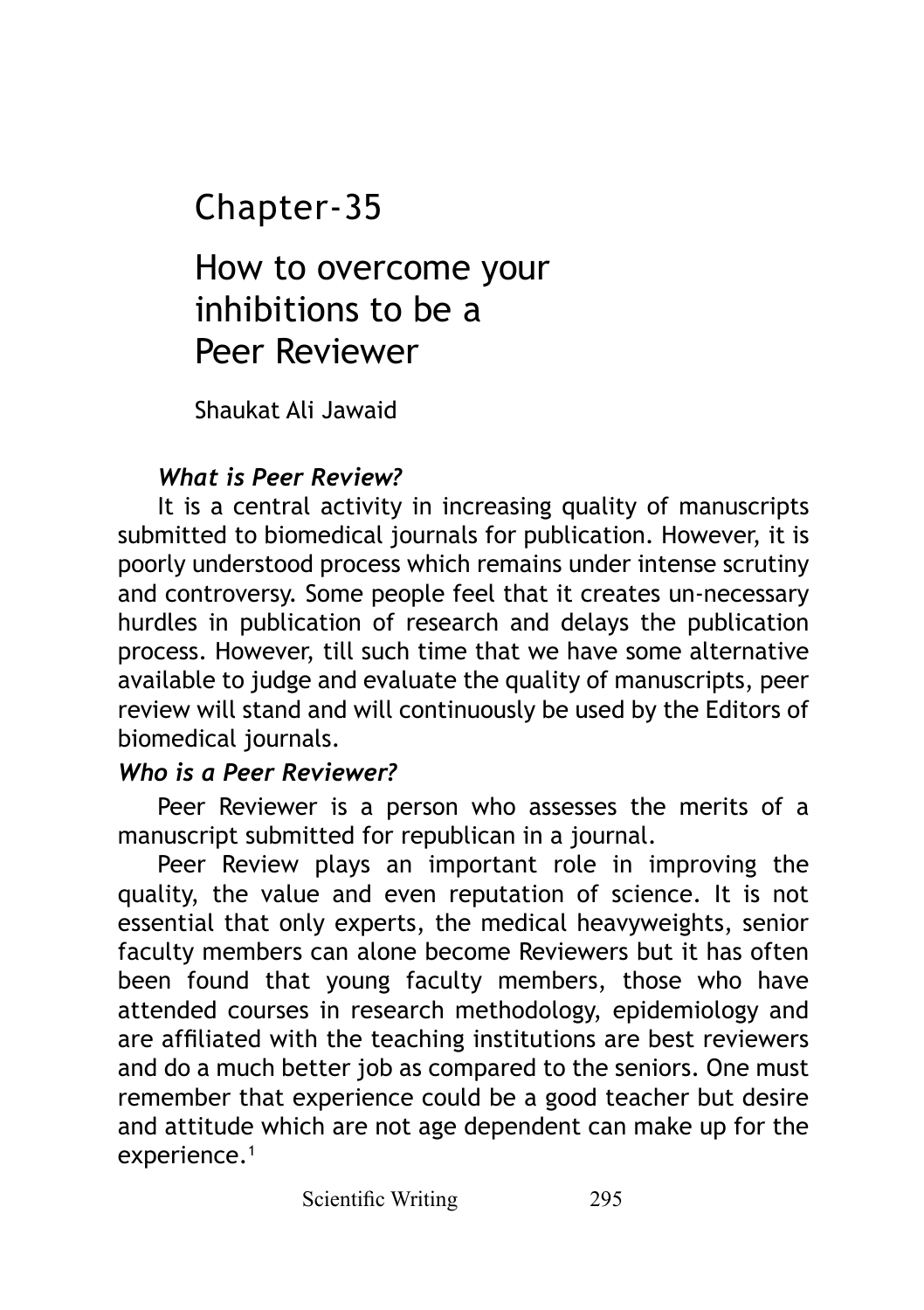The editors prefer those who do timely and helpful review which helps the authors to improve their manuscripts and also helps the Editor to make a decision about the manuscript whether to accept it, reject or send it back to the author for revision and resubmission. It is essential that when one is invited to review a manuscript, respond immediately, confirm your willingness to review or if you are busy and cannot do the job in the desired time, either ask the editor to give you more time or request him to send it to some other reviewer. One of the most common compliant by the authors against editors is that they do not get any response for months together after submission of their manuscripts. The peer reviewers are supposed to provide comments and suggestions but not criticism. A critical review of the manuscript should enable the reviewer to find out strength and weakness of the study. It is quite possible that some manuscripts may require to be reviewed by more than one or two reviewers who have expertise in different areas. For example an ophthalmologist might require the help and assistance of a Retina surgeon in case of a study in diabetic retinopathy. Similarly in every major specialty, now number of sub-specialties have emerged i.e. Child Psychiatry, Paediatric Dermatology, Endocrinology etc. Hence a study on a topic which falls under the sub-specialty might require review by more than one or two experts.

One of the reviewers in the manuscript can look at the basic sciences aspects while the other can review methodology while services of a statistician may be required to look at the statistics part of the manuscript, analysis and interpretation of the data. Whenever you receive a manuscript from a journal, in case you think it is beyond your area of expertise, do not hesitate to communicate to the Editor, tell the editor Truth immediately so that they can send it to some other reviewer. This will also save some precious time as the authors are always very impatient to hear about the outcome of review, waiting for the good news of acceptance of their manuscripts for publication.

Remember the Reviewers are the Advisors and not the Decision makers. They advice the editors who are the final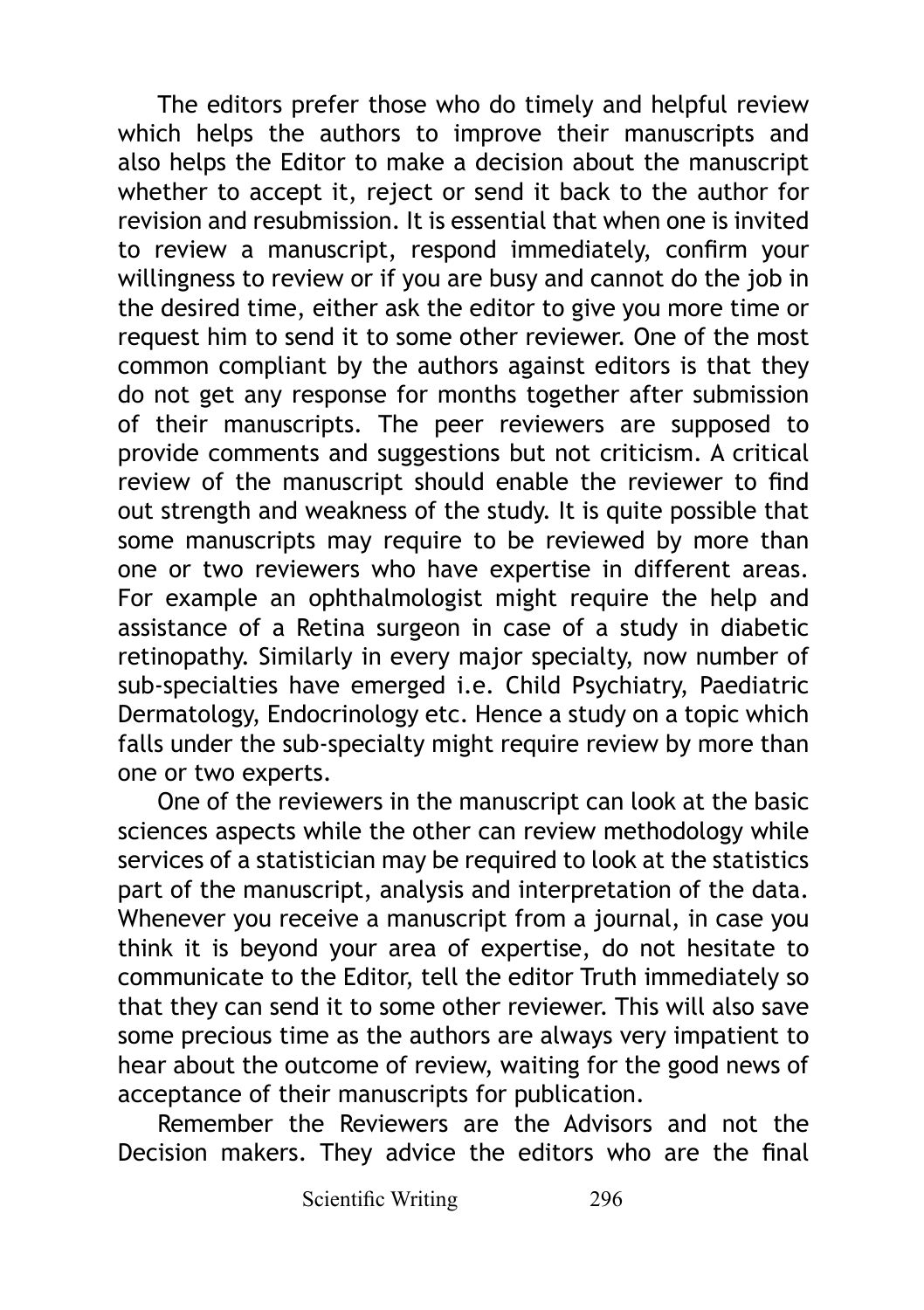authority to accept or reject the manuscript.2 As such do not recommend a rejection. The Editors usually send each manuscript to more than one reviewers and the other reviewer might find merit in accepting it for publication. Quite a few manuscripts are accepted for publication after revision when the authors have incorporated the comments and suggestions by the Reviewers while submitting the revised manuscript. Recommendation by the reviewers is just one component which helps an Editor whether the manuscript is good enough and can be accepted for publication. During final editing sometimes the Editor or Copy Editors do find some mistakes in references which may not tally with the references list at the end of the manuscript. It has often been observed that those who use Endnote at times while revising the manuscript do make some mistakes as regards placement of references, hence it is always advisable for the authors to re-check the references while the Reviewers should also at least check the references at random if they are not checking all the references. Or you can ask the editor that references needs to be re-checked.

While looking at the revised manuscript, try to find out whether the authors have utilized this opportunity to improve the manuscript responding to the reviewer's comments and suggestions. Some journal editors besides providing a check list for Reviewer, also expect the authors to make the desired changes in the formatted manuscript sent to them, highlight the changes made besides providing a separate response letter how they have responded to the various comments and suggestions point by point. This helps in quick second review which most often is done by the Editors themselves and if they are satisfied, the manuscript may be accepted. It is only in a few cases when the manuscript needs complete extensive revision and rewriting that the editors will send it back to the reviewers again who had earlier reviewed this manuscript for their final evaluation.

Reviewing a paper also provides an opportunity to the reviewer of learning new things, new developments in that particular area though some seniors feel that they rarely learn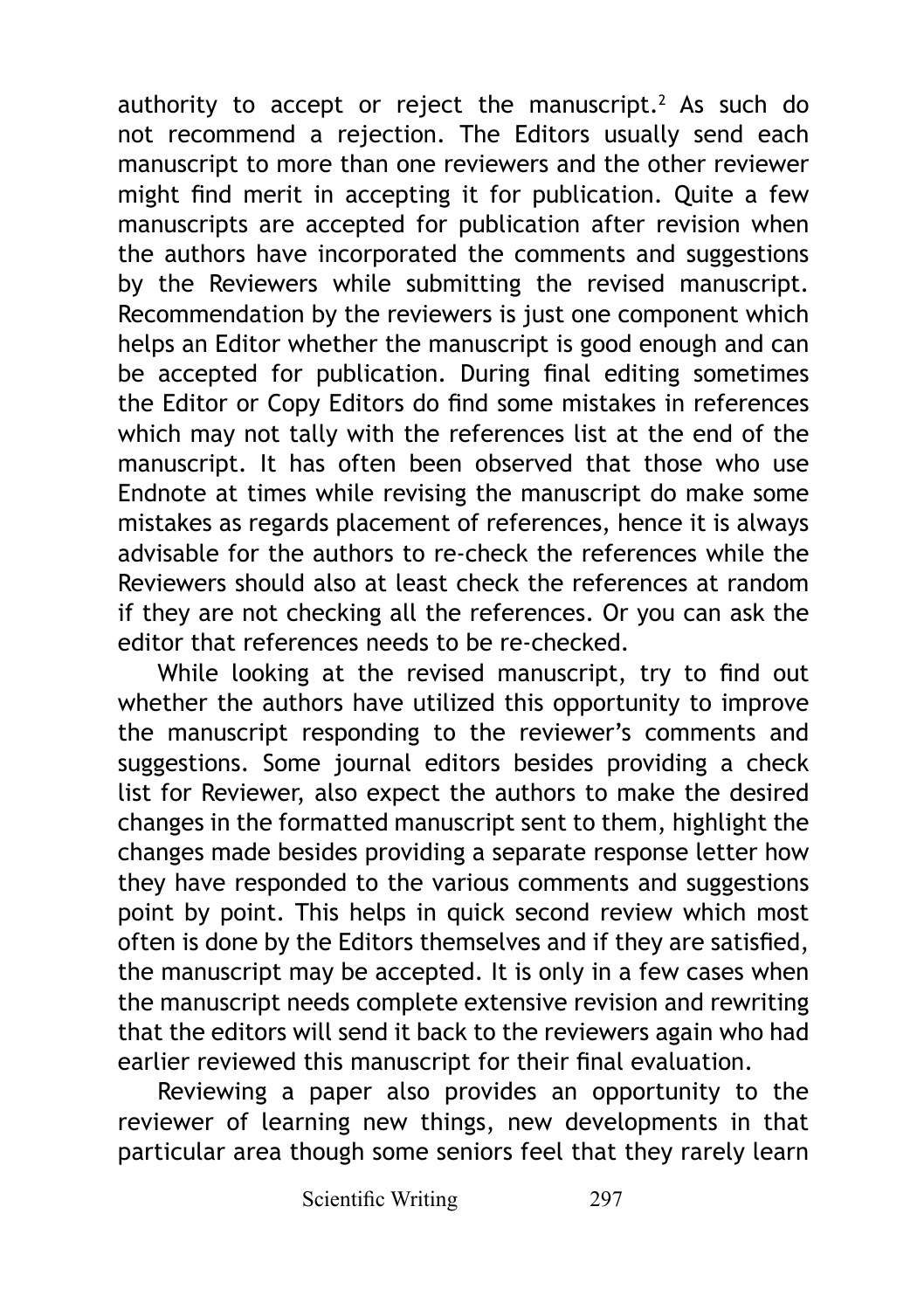anything. Being a Reviewer is very helpful. It provides you an opportunity to remain abreast with the latest developments. Sometimes the editors send the reviews received from one reviewer to the other which is yet another good opportunity to learn. Above all while reviewing the manuscripts, one also becomes a better writer by looking at write-up by other authors. How tables are made, how figures are constructed and how do the authors discuss the strength and limitations of their studies<sup>1</sup>

It will also help you understand how to respond to reviewer's comments and suggestions. It is quite likely that sometimes the authors may not agree with the comments by the reviewer and may provide references to strengthen their arguments supporting their view point. This should not be taken as a criticism but one should try to learn from this. Reviewing a manuscript also provides you an insight how the authors and the editors think. The reviewers can make a positive contribution in the selection, promotion or tenure of an author while evaluating his research work submitted for publication. Some good reviewers stand a good chance of being elevated to be the member of the Editorial Board. We in Pakistan Journal of Medical Sciences have elevated a number of good reviewers appointing them Members of the Editorial Board while some were included among the International Advisors. Despite peer review, it is quite likely that some flaws and deficiencies remain in the published manuscript which could have been improved.

While doing the final editing of the manuscripts which are recommended for publication after peer review, we look at them critically and sometimes do find out some mistakes which were not picked up earlier during initial internal review as well as external review. At times certain things are overlooked by the Reviewers. A manuscript recommended for publication by the Reviewers may be rejected and the one Rejected by the Reviewers may be accepted after revision by the Editor as they are the final judge and are responsible for the contents of the journal since safeguarding the integrity and credibility of the Journal lies with them.